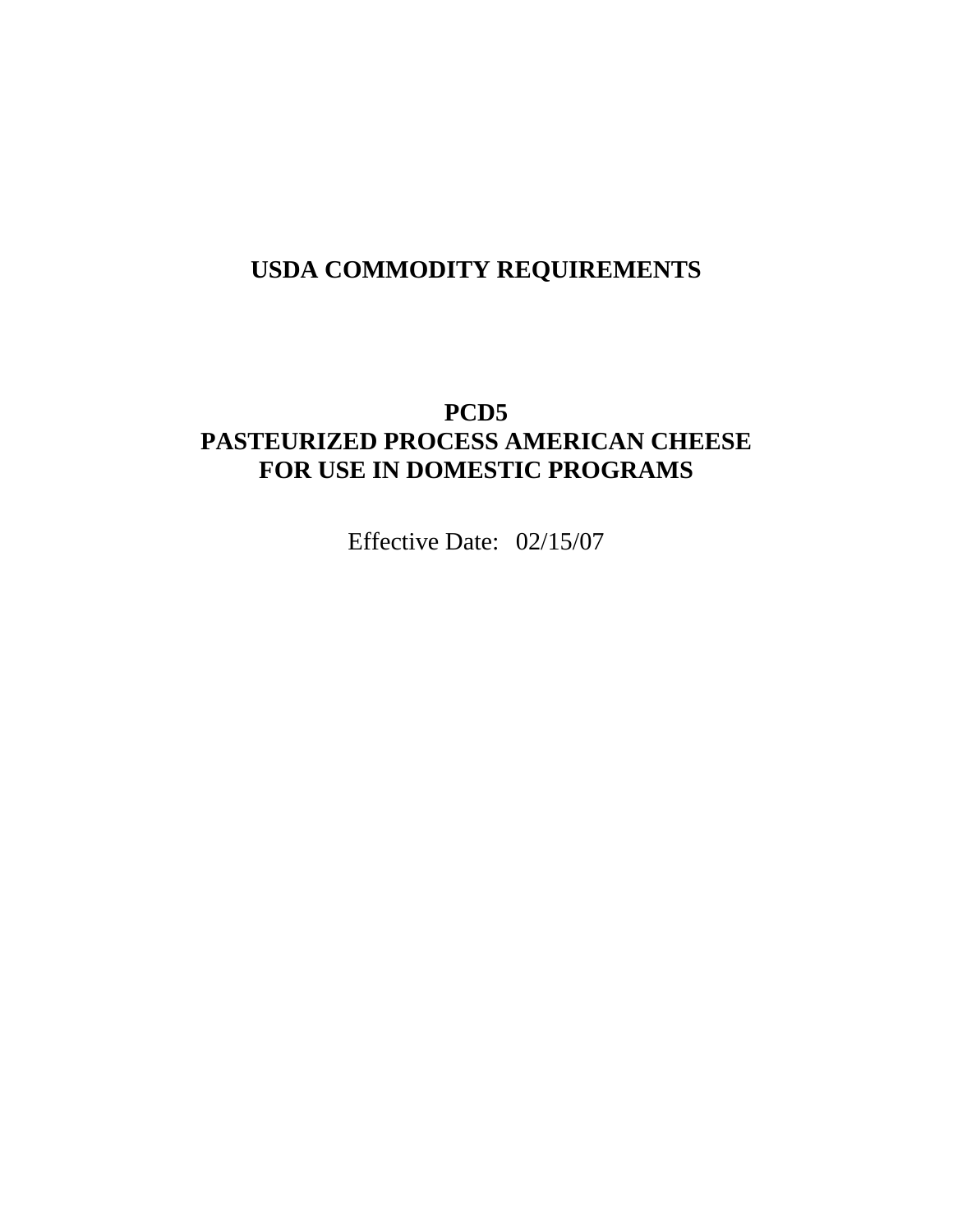# **USDA COMMODITY REQUIREMENTS PCD5 PASTEURIZED PROCESS AMERICAN CHEESE FOR USE IN DOMESTIC PROGRAMS**

# **Table of Contents**

| Section 2.1        |  |  |
|--------------------|--|--|
|                    |  |  |
| Section 2.3        |  |  |
| <b>Section 2.4</b> |  |  |
| Section 2.5        |  |  |
| <b>Section 2.6</b> |  |  |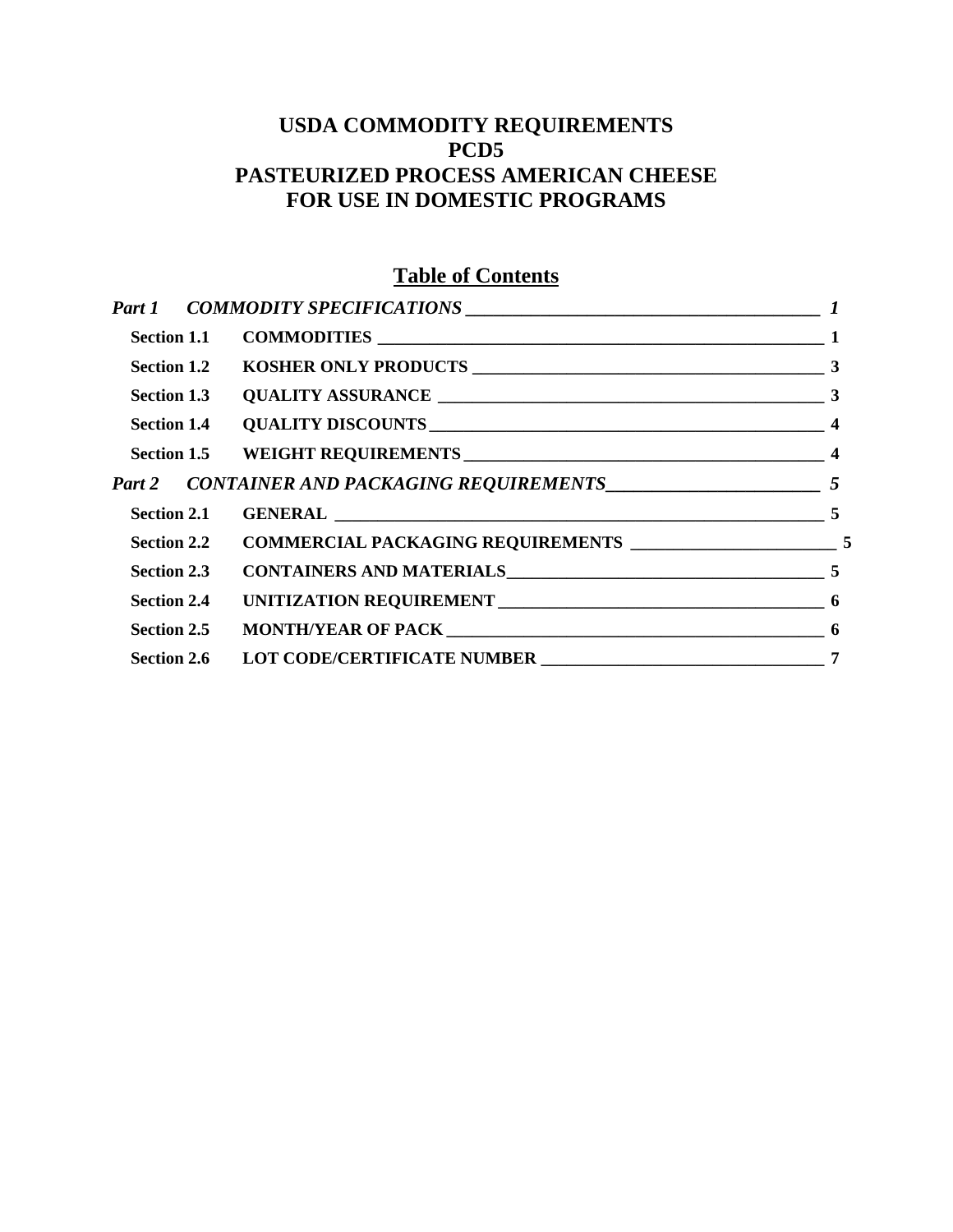# <span id="page-2-0"></span>**Part 1 COMMODITY SPECIFICATIONS**

### **Section 1.1 COMMODITIES**

- A. Quality of Product
	- (1) The natural cheese and skim milk for processing shall have been manufactured in plants approved by the Dairy Grading Branch, Dairy Programs, Agricultural Marketing Service (AMS) from pasteurized, heattreated, or raw milk produced in the United States. The cheese used for processing shall not have been previously owned by the Commodity Credit Corporation (CCC).
	- (2) The process cheese or blended cheese shall be made from commercial styles of cheddar cheese, cheddar cheese for manufacturing, Colby cheese, Colby cheese for manufacturing, granular (stirred curd) cheese, granular cheese for manufacturing, or any mixture of two or more of these cheeses. Blended cheese may use reduced fat cheddar cheese, skim milk, or skim milk cheese. The flavor of the cheese shall be free of all flavor defects except feed, acid, and bitter which are permitted to a slight degree.
	- (3) Skim milk cheese for manufacturing with an emulsifying agent may be used in the manufacturing of blended cheese as a nonstandardized product only.
	- (4) Cheese trimmings from the cutting of natural cheese at AMS-approved cheese packaging operations may be used in the blend provided that satisfactory arrangements are made at the contractor's expense for unannounced AMS inspections to check and verify that:
		- a. the kind of cheese and the cheese quality conforms to section A.1; and
		- b. the trimmings are clean and free of mold, soft spots, etc.
- B. Production Requirements
	- (1) When ready for grinding, the natural cheese or cheeses used to produce process cheese or blended cheese shall be properly cleaned; free from all impurities, mold, rind rot, thick dry rind, paraffin, soft spots, cheese pests, and any objectionable surface flavor or condition which may detract from the quality of the finished product. The cheese shall be pasteurized at a temperature of not less than 165˚ F for a period of not less than 30 seconds.
	- (2) Except for cheeses used in the processing of ribbon-sliced, the weighted average age of all the natural cheeses in a blend shall be at least 20 days old or greater.
	- (3) "Rework" process cheese, which was generated at the same plant from production runs intended for sale to the Government, may be used in the blend of natural cheeses in limited amounts so as to not adversely affect the finished product.
	- (4) The process cheese or blended cheese shall be processed in plants which are approved by AMS.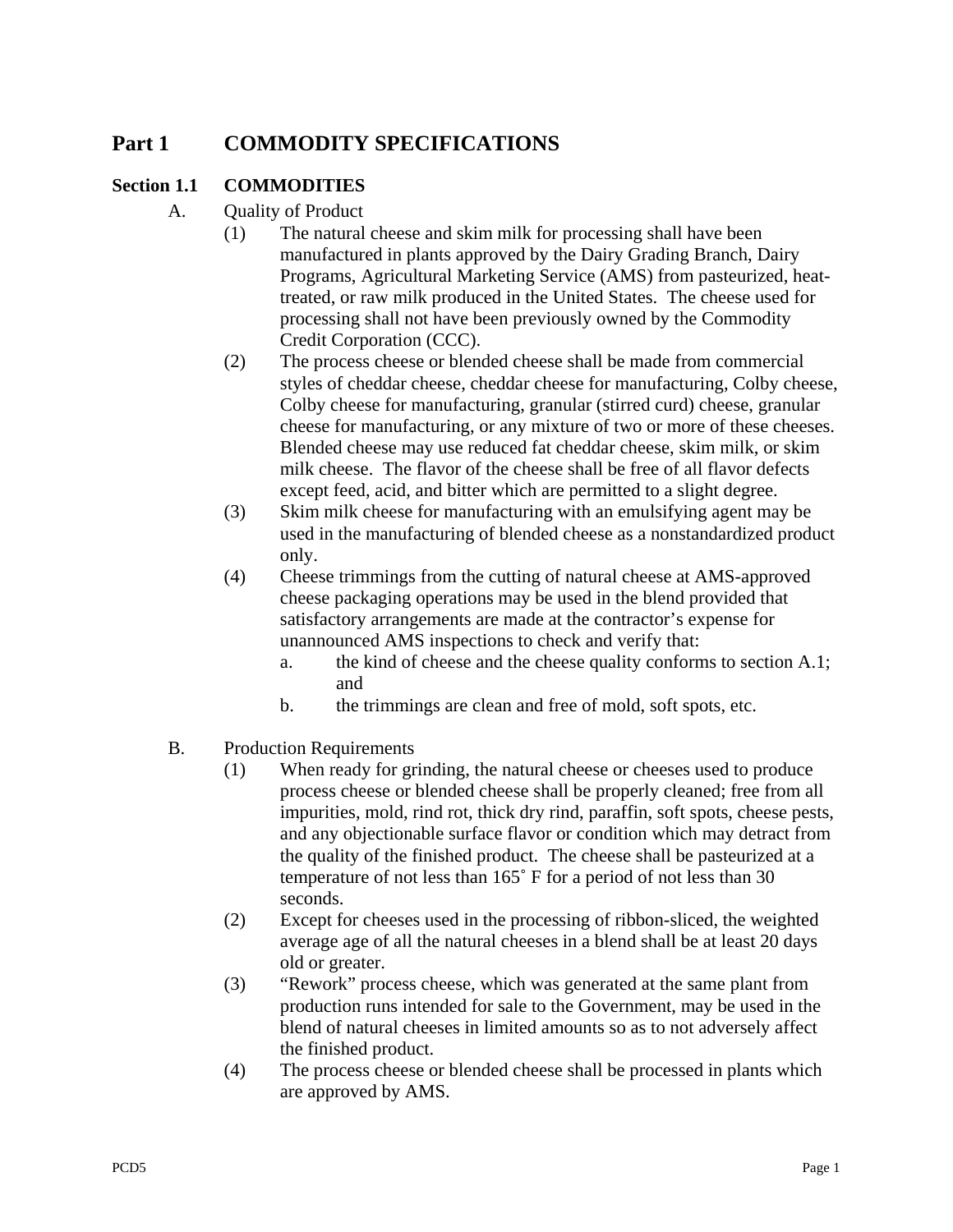#### C. Product Age and Temperature Requirements

- (1) Process cheese and blended cheese shall not be manufactured more than 60 days prior to delivery.
- (2) Process cheese or blended cheese (other than ribbon-sliced), immediately after filling and closing containers, shall be stored in such manner as to permit ample circulation of air between the individual packages to effectuate rapid cooling. The temperature of the cheese shall be cooled to 100˚ F or less within 24 hours from the time the cheese is packaged. Immediately after the rapid cooling, the cheese shall be further cooled to 60˚ F or lower prior to loading for shipment in accordance with shipping instructions, or placed in cooler space with an approximated temperature of 40˚ F in order to reduce further the temperature of the cheese. At the time of delivery, the cheese shall have a temperature of no higher than 60˚ F.
- (3) Ribbon-sliced process cheese or blended cheese shall be stored immediately after packaging between 30˚ and 45˚ F.
- D. Composition Requirements

Pasteurized process American cheese and blended cheese composition requirements shall comply with the following:

| <b>Composition</b> | <b>Process Cheese</b>       | <b>Blended Cheese</b> |
|--------------------|-----------------------------|-----------------------|
| Milkfat %          | Not less than 50% by weight | Range 13-17% by total |
|                    | of the solids               | weight                |
| Moisture %         | Not more than 40%           | Not more than 51%     |
| Salt $%$           | Not more than 2.0%          | Not more than 2.7%    |
| pH Value           | Range $5.3 - 5.8$           | Range $5.4 - 5.8$     |

E. Physical Requirements

Pasteurized process American cheese and blended cheese physical analysis requirements shall comply with the following:

| <b>Pasteurized Process American Cheese And Blended Cheese</b> |                                                                                                                                                                                                                                                                                                                                                                                                                                                                                                                                                              |  |  |  |  |
|---------------------------------------------------------------|--------------------------------------------------------------------------------------------------------------------------------------------------------------------------------------------------------------------------------------------------------------------------------------------------------------------------------------------------------------------------------------------------------------------------------------------------------------------------------------------------------------------------------------------------------------|--|--|--|--|
| <b>Loaves, Slices, and Blended Cheese Slices</b>              |                                                                                                                                                                                                                                                                                                                                                                                                                                                                                                                                                              |  |  |  |  |
| <b>Flavor</b>                                                 | Its flavor shall be pleasing and characteristic of process cheese made from<br>mild to medium cured American cheese, and shall be free from undesirable<br>flavors and odors.                                                                                                                                                                                                                                                                                                                                                                                |  |  |  |  |
| Body $\&$<br><b>Texture</b>                                   | The body shall be smooth, medium firm, resilient, and free of pinholes,<br>crystals or openings except those caused by trapped steam. Its texture<br>shall be close and free from lumps, graininess, or uncooked particles must<br>slice freely, show not more than slight brittleness or roughness, and the<br>cheese shall not stick to the knife or break when cut into approximately<br>1/8-inch slices. Ribbon-sliced cheese shall contain 160 half-ounce slices.<br>The slices shall be staggered stacked and shall easily separate from the<br>stack. |  |  |  |  |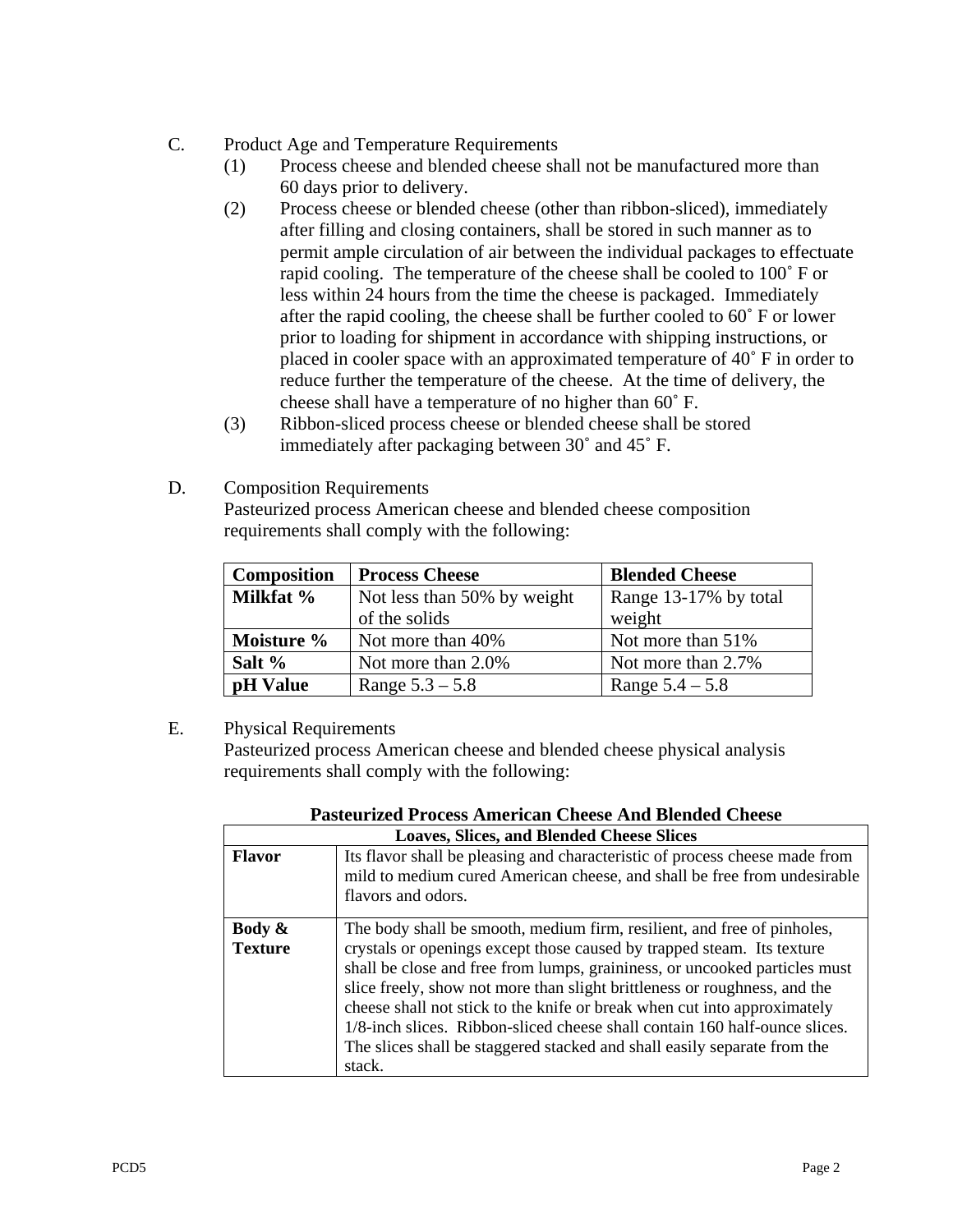<span id="page-4-0"></span>

| <b>Color</b>       | The process cheese shall have a uniform medium yellow color and an<br>attractive sheen. No visible signs of mold shall be permitted.            |
|--------------------|-------------------------------------------------------------------------------------------------------------------------------------------------|
| <b>Meltability</b> | The cheese shall have been tested for meltability in accordance with AMS<br>Methods of Laboratory Analysis, and shall be at Number 3 or higher. |

F. Liability

The contractor shall be liable for losses due to excessive deterioration, mold development, or spoilage, which are discovered within 180 days of the date of delivery to the Government.

## **Section 1.2 KOSHER ONLY PRODUCTS**

"Kosher Only" products will be identified in the solicitation. Offerors shall not bid on these products unless they are properly certified to produce Kosher products. If awarded a contract, contractors shall:

- (1) Comply with applicable dietary (Kosher) laws as established by the "613 Council of Kashruth," and
- (2) Contact the Board of Jewish Education of Greater New York at 646-472- 5365. A rabbinic supervisor will be sent to visit the plant to certify compliance with the applicable dietary (Kosher) laws.

# **Section 1.3 QUALITY ASSURANCE**

- A. For Process Cheese
	- (1) All processing operations shall be under continuous inspection by AMS. The quality, date(s) of manufacture, and weight of the process cheese will be evidenced by grading certificates issued by AMS.
	- (2) The meltability, percentage of moisture, milk fat, salt, and pH value will be evidenced by certificates issued by AMS or an independent commercial laboratory using AOAC International approved methodology. Procedures and a schedule of fees for inspection services are available at: [http://www.ams.usda.gov/dairy/grade.htm.](http://www.ams.usda.gov/dairy/grade.htm)
	- (3) If the process cheese fails to meet contract specifications on one or more factors on the first inspection, the contractor may arrange with AMS for subsequent inspections of the cheese. The inspections may be conducted at origin or a subsequent point of delivery if the provisions of 7 CFR 58.22 through 58.32 issued under the Agricultural Marketing Act of 1946, as amended, with respect to retest, appeal, and new inspections can be met. At the option of the contractor, rejected lots may be reworked including correcting packaging deficiencies and removing unsatisfactory containers, and such reworked lots may be resubmitted for AMS inspection. When subsequent inspections of the cheese are made, the results of the last inspection will be used as the basis of payment under the contract.
	- (4) Examination and certification of the cheese by AMS does not relieve the contractor of its responsibility to deliver cheese which complies with all contractual and specification requirements.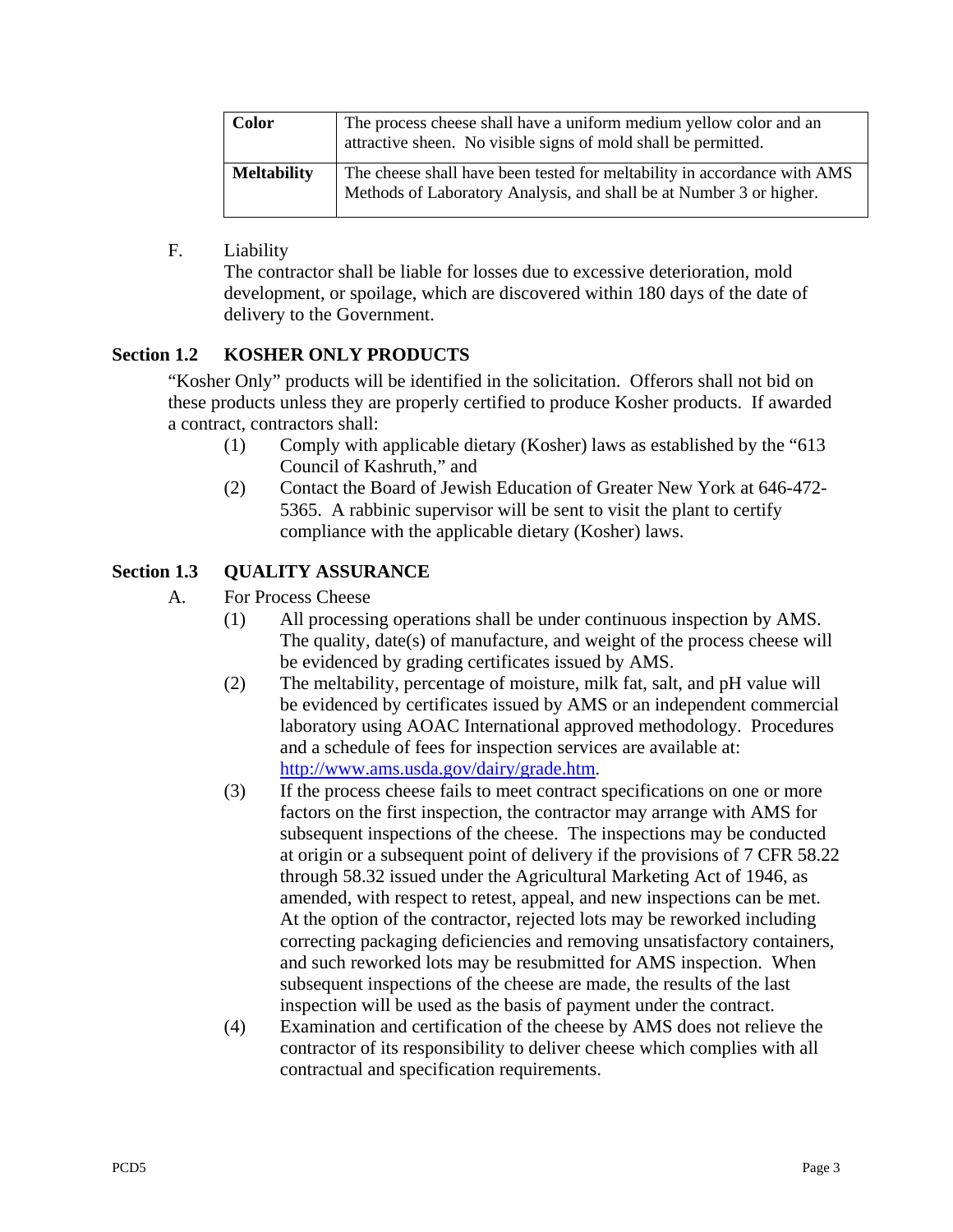- <span id="page-5-0"></span>B. For Blended Cheese
	- (1) Contractors are not required to have AMS inspection, but shall provide product under the Total Quality System Audit (TQSA) program. The contractor shall perform the product testing and quality analysis to ensure that the product meets the specifications. The results shall be evidenced by a Certificate of Analysis. The meltability, percentage of moisture, milkfat, salt, and pH value will be evidenced by certificates issued by AMS, an independent commercial laboratory using AOAC International approved methodology, or contractor's TQSA compliant laboratory. The quality, date(s) of manufacture, and weight of the process cheese will be evidenced by grading certificates issued by the contractor.
	- (2) The contactor may ship the cheese prior to receipt of the commodity testing and analysis results. In this event, the contractor assumes risk and liabilities, which arise with respect to the failure of the shipped process cheese or blended cheese to meet contract specifications.
- C. Contractors shall notify the Government immediately of lots that fail to meet contract requirements.

## **Section 1.4 QUALITY DISCOUNTS**

Cheese with moisture content exceeding 40% but no more than 40.3% may be accepted by the Government at a discount of \$0.035 per pound. Cheese with moisture content more than 40.3% will not be accepted by the Government.

#### **Section 1.5 WEIGHT REQUIREMENTS**

- A. The cheese shall be packaged in five (5) pound loaves, five (5) pound ribbonsliced loaves, or two (2) pound loaves as specified in the solicitation.
- B. Individual shipping containers packed with 6/5-pound packs of cheese shall weigh not less than 29.85 pounds net weight. Individual shipping containers packed with 12/2-pound packs shall weigh not less than 23.88 pounds net weight. The total net weight of all shipping containers test weighed by AMS from a lot shall not vary more than one-tenth (0.1) of one percent under the aggregate marked net weight of all shipping containers within the lot.
- C. Discounts for Test Weight Shortages
	- (1) Any lot of cheese with test weight shortage in excess of one-tenth (0.1) of one percent, but not more than four-tenths (0.4) of one percent, under the marked net weight of all shipping containers within the lot, shall be accepted by the Government in accordance with the discounts in the table below.

| <b>Discounts for Test Weight Shortage</b>        | <b>Discount Per Lot</b> |
|--------------------------------------------------|-------------------------|
| Greater than $0.1\%$ Up to and Including $0.2\%$ | \$25.00                 |
| Greater than $0.2\%$ Up to and Including $0.3\%$ | \$50.00                 |
| Greater than 0.3% Up to and Including 0.4%       | \$75.00                 |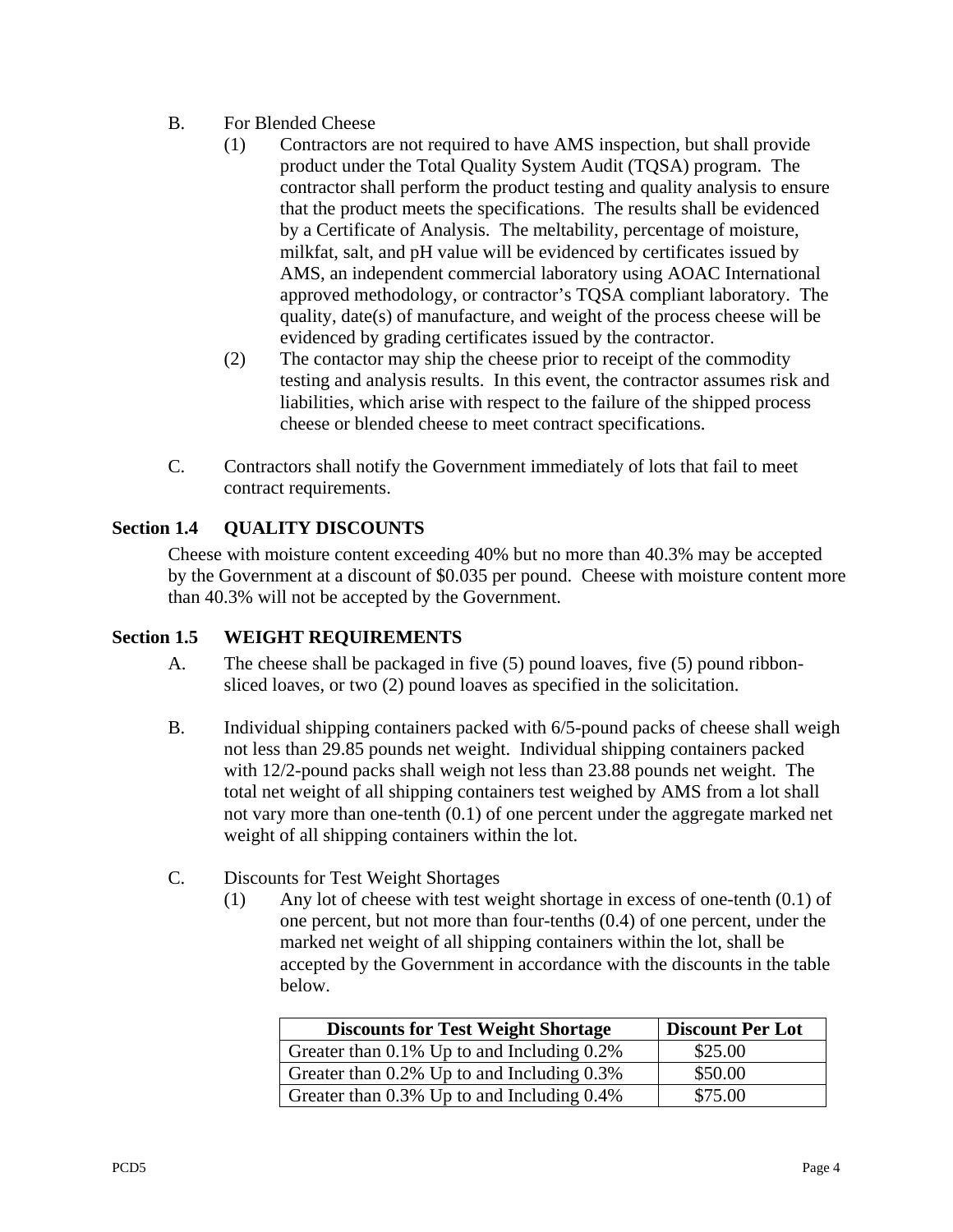- <span id="page-6-0"></span>(2) Any lot with test weight shortage in excess of four-tenths (.4) of one percent of the aggregate marked net weight of all shipping containers within the lot shall be rejected or, at the discretion of the contracting officer, accepted at discounts to be determined by the Government.
- (3) In addition to the discounts specified above, individual shipping containers of cheese included in the sample test weighed in a lot which do not meet the minimum net weight requirements as specified herein shall result in discounts by the Government of \$10.00 for the first shipping container and \$5.00 for each additional shipping container.
- (4) An amendment shall not be required to reduce the contract quantity to reflect the aggregate of test weight shortages.

# **Part 2 CONTAINER AND PACKAGING REQUIREMENTS**

#### **Section 2.1 GENERAL**

This part provides the container specifications and packaging materials requirements used under this contract.

### **Section 2.2 COMMERCIAL PACKAGING REQUIREMENTS**

- A. Contractors shall supply commercial brand products only and shall certify at the time of submission of an offer that the commercial product being delivered has a history of successful distribution and use in domestic commercial channels and is sold on the commercial market with an established level of consumer acceptance.
- B. Container and packaging requirements are those used in the current commercial shipping practices and shall comply with:
	- (1) U.S. domestic origin of containers and packaging materials in Section 2.3.
	- (2) Unitization requirements in Section 2.4.
	- (3) At contractor's option, a statement such as "Not for Retail Sale" may be printed on the principal display panel of the food label.
	- (4) The manufacturer's lot code/lot identification number shall be shown on the commercial bill of lading.
	- (5) Shipping containers shall be marked to show the maximum safe stacking height. It is the responsibility of the contractor in cooperation with the shipping container manufacturers to determine the safe stacking height.
	- (6) For identification upon receipt at delivery warehouses, all commerciallabeled product shipping documents shall specify "FOR USDA FOOD DISTRIBUTION PROGRAMS."
- C. A company name or brand name shall be shown on all shipping containers.

#### **Section 2.3 CONTAINERS AND MATERIALS**

A. All containers and packaging materials shall be manufactured and assembled in the United States. The components that make up the fabricating materials of the containers and packaging materials shall be of U.S. origin to the extent that they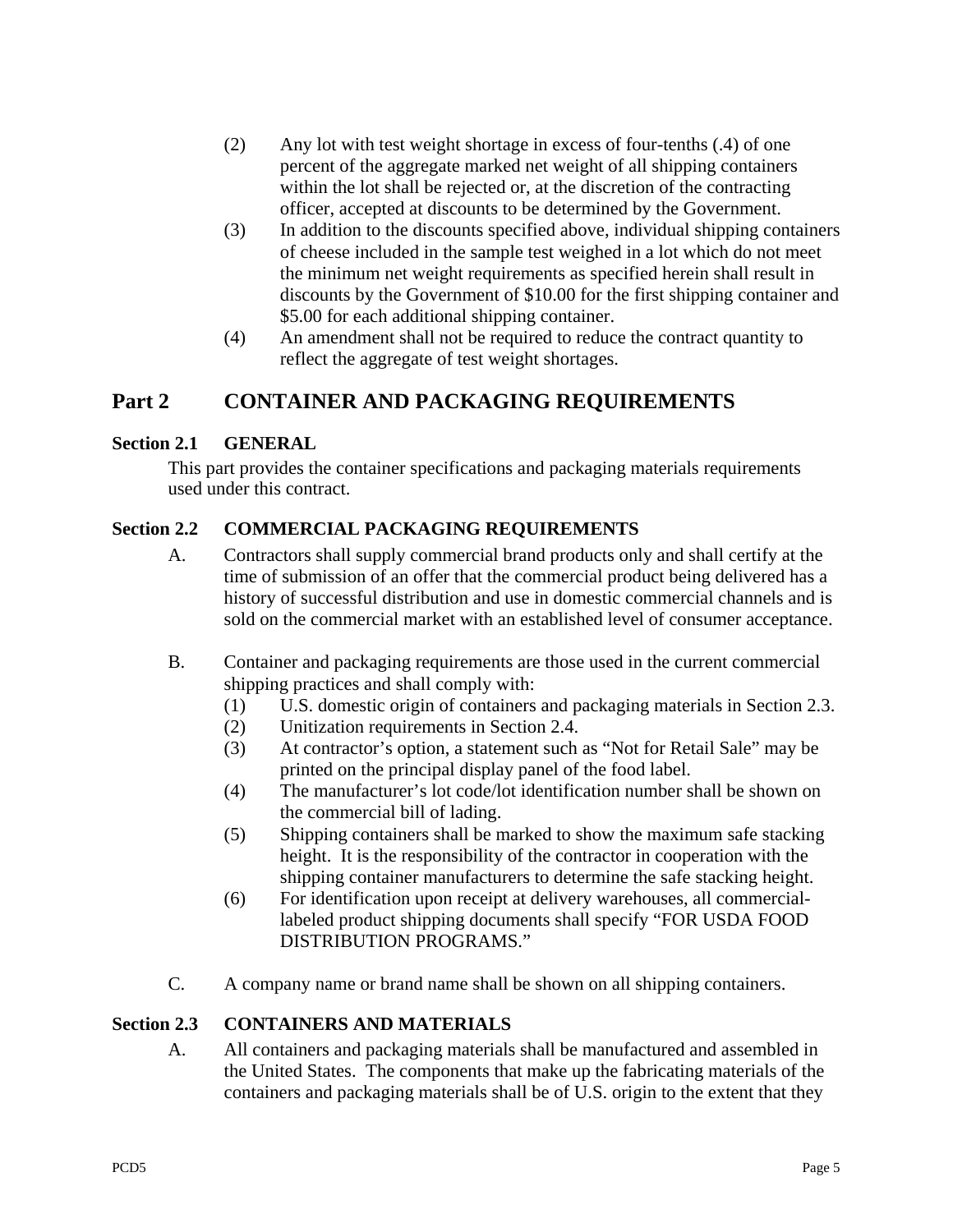<span id="page-7-0"></span>are commercially available. Questions concerning the availability of a material should be directed to:

USDA/FSA/DACO Room 5755 – South Bldg, STOP 0551 1400 Independence Avenue SW Washington, DC 20250-0551 ATTN: Packaging

- B. Constructed to meet the requirements of the Food and Drug Administration (FDA) for safe contact with the packaged product.
- C. The contractor shall obtain and maintain documentation from the container or packaging material manufacturer to verify that the containers and packaging materials used in this contract were in compliance with the Government's requirements.

## **Section 2.4 UNITIZATION REQUIREMENT**

Shipments shall comply with the following unitization requirements:

- A. Unless otherwise specified by the Government, all shipments of packaged products shall be unitized (palletized and stretch wrapped).
- B. Pallets shall be:
	- (1) Constructed to facilitate the safe handling and transportation of the packaged product, as a unit, without loss or damage.
	- (2) A Number 2, four-way, reversible flush stringer with no broken runners or slats.
	- (3) Suitable for use in the shipment of food products.
- C. Plastic stretch wrap shall be:
	- (1) Constructed of a plastic film which is to be stretched a minimum of 50 percent beyond its original length when stretched around the pallet load.
	- (2) Applied as tightly as possible around all tiers of the palletized shipping containers. The shipping containers shall be held firmly in place by the stretch wrap.
- D. Pallet loads shall be:
	- (1) Stacked in such a way as to minimize the amount that shipping containers overhang the edges of pallets.
	- (2) Blocked and braced or otherwise loaded into the conveyance in a manner that prevents shifting during transit.

## **Section 2.5 MONTH/YEAR OF PACK**

- A. The month/year of pack shall be shown on all shipping containers.
- B. A date fill code may be applied in addition to, but not in lieu of, the month/year of pack.